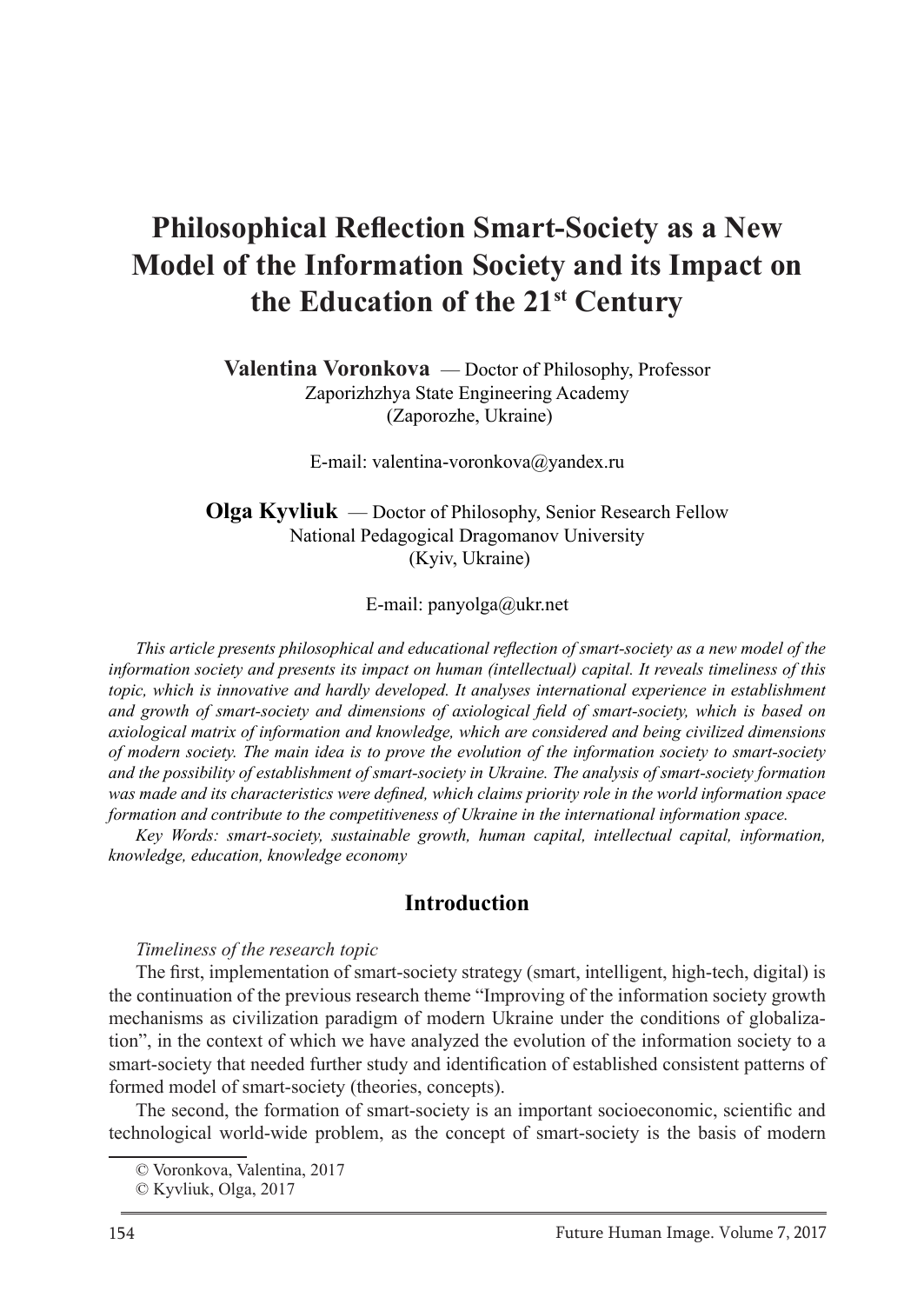axiological cultures of western and eastern societies that are included in the state program of growth of many leading countries in the USA, Europe, South Korea and Japan. Currently, smart-society is the main trend and priority of global growth of modern civilization of the  $21<sup>st</sup>$ century, which, developing market of information services and products, promotes smart-education, smart-technology, smart-identity.

The third, developing the concept of smart-society, we consider international and domestic experience, which include activities of social institutions of information technologies management that contribute to growth of human (intellectual) capital, which is determined by the growth of modern information civilization.

The fourth, the concept of smart-society as a new model of information society affects all spheres of society-economic, political, social, spiritual and cultural, educational and contributes to formation of a unified educational information environment, in the context of which smart-citizens (smart, intelligent, creative, able to work in a team) are demanded, smart-citizens who are to represent a society intellectual human capital and state strategic resource.

The fifth, the implementation of smart-society strategy in Ukraine requires formation of a new educational paradigm, based on the accumulation of effective synthesis capabilities of modern information technologies and advanced models and technologies of the information society, which, thanks to the use of various matrices-paradigms-models of information technologies contributes to the growth of information capital.

The sixth, smart-society formation requires the formation of a new generation of management teams that promote social and cultural content of intelligent organizations, which need an increase of their assets and new dimensions of information and innovative culture of smart-society, based on knowledge economy.

The seventh, all this makes it possible to associate the growth of smart-public with educational paradigm of knowledge management as a factor of introduction of international standards of information literacy in educational activities of Ukrainian higher educational establishments, which influence growth of human and social capital. This concept (paradigm) is as new for Ukraine as for the leading countries of the West and the East, which are moving towards implementation of smart-society achievements by using them in a new educational paradigm of the smart-society they were able to take advantage of information-innovation society in education, economy, science and provide the ability to turn knowledge into value, which is the source of success in the new millennium. The basis of smart-education consists of massive open online course, online tutorials and interactive education, "smart" class system and people education in the virtual world [Andrushchenko, 2006: 7].

#### *Analysis of the last researches and publications where the question of solution of the given problem was raised for the first time, the articles to which the authors refer*

Concept of the information society growth and of its transition to smart-society is recorded in the documents "Europe 2020: A strategy for smart, sustainable and inclusive growth". Information society includes the growth of economy based on knowledge and innovations, it contributes to sustainable growth, more efficient use of resources, including inclusive growth of the population high employment, which generally contributes to growth of the Internet economy, formation of "smart technologies" and "intelligent society" that is a factor of an intellectual and economic growth. In the basis of the economy, based on knowledge there is a usage of crowdsourcing, collective intelligence technologies, knowledge management systems; recognition that the digital world is becoming smarter than Big Data technologies and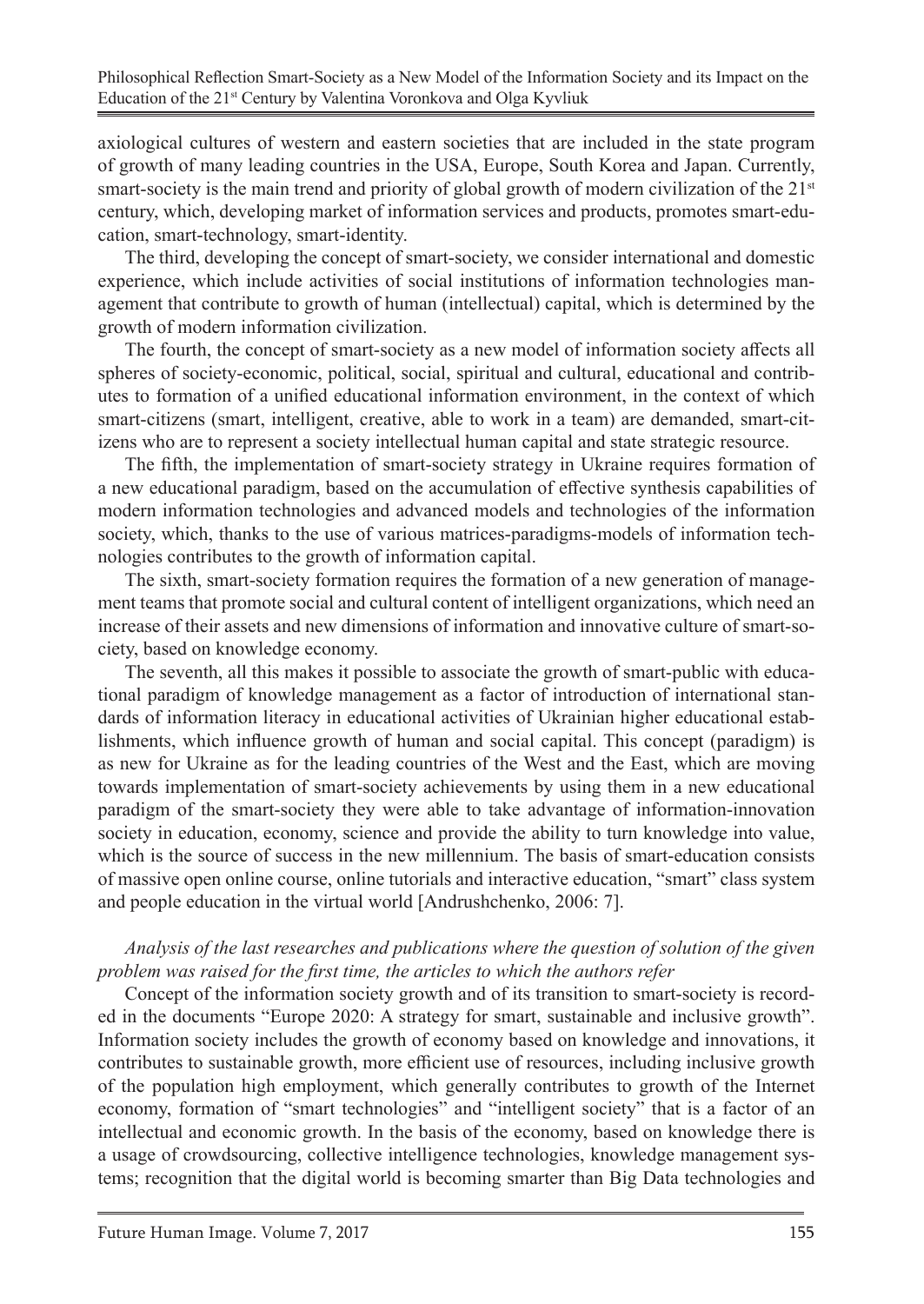semantic search; recognition that mobile and cloud technologies help to manage companies; what the "internet of things" is and whether it is already their era [Bazaluk, 2016: 12-25].

# **Problematic situation**

*Highlighting of earlier unsolved aspects of the whole problem, which the article is dedicated to.* 

Advanced highly developed countries have already formed paradigms of the information society, which is associated with the growth of "knowledge societies", based on factors of innovation and dissemination of new knowledge. The concept of "knowledge society" and "smart-society", which is a continuation of the growth of the information society, lie at the root of the modern state growth programs of the United States, Europe, South Korea and Japan. Smart-society strategy includes the number of FTTH network subscribers; download speed, broadband access quality. At the core of smart-society evolution, there is an evolution of the paradigm from industrial to educational, and that led to formation and growth of "smart-society" paradigm. Smart-society formed in the West is a new quality of society where total use of technologies, services and internet causes changes in the quality of individual's cooperation that provide new effects — social, economic and other benefits that are competitive and lead to a new quality of life [Vashkevych, 2016: 133-139].

In Ukraine a smart-society is to be formed, a society based on a complex modernization and innovation-driven growth of all components that provide higher value added and have high energy efficiency, based on energy-saving technologies, environmental infrastructure and which need information security [Bazaluk, 2017].

*Research technique*: smart-society conceptualization as a factor of sustainable growth and its effect on the formation of a new educational paradigm [Bazaluk & Blazhevych, 2013:147- 160].

#### *In order to achieve the goal, the following tasks should be performed*:

– To develop theoretical and methodological principles of formation and growth of smart-society in Ukraine, based on information, as the main trend of modern growth, and smart growth — the economic growth based on knowledge and innovations.

– Тo explore the conceptual and categorical apparatus of smart-society as a civilization paradigm of modern society growth in the context of globalization and its projection on the Ukrainian realities [Gomilko et al, 2016: 177-180].

– Тo analyze the formation of smart-society in Ukraine in the context of national and international experience and define its main characteristics, which will allow Ukraine to occupy a leading position among the states, claiming priority role in shaping the global information space, the implementation of process connected with integration, in order to contribute to the competitiveness of Ukraine in the world information space and to ensure global sustainable growth [Bazaluk, 2014: 5-13].

*The methodological value*, availability, completeness and justification of newly created approaches, methods and means of scientific research. Application possibility of them, as of interdisciplinary ones is reduced to use of system, synergetic, structural and functional methodology. Methodological work components will be new, which is quite justified by comparison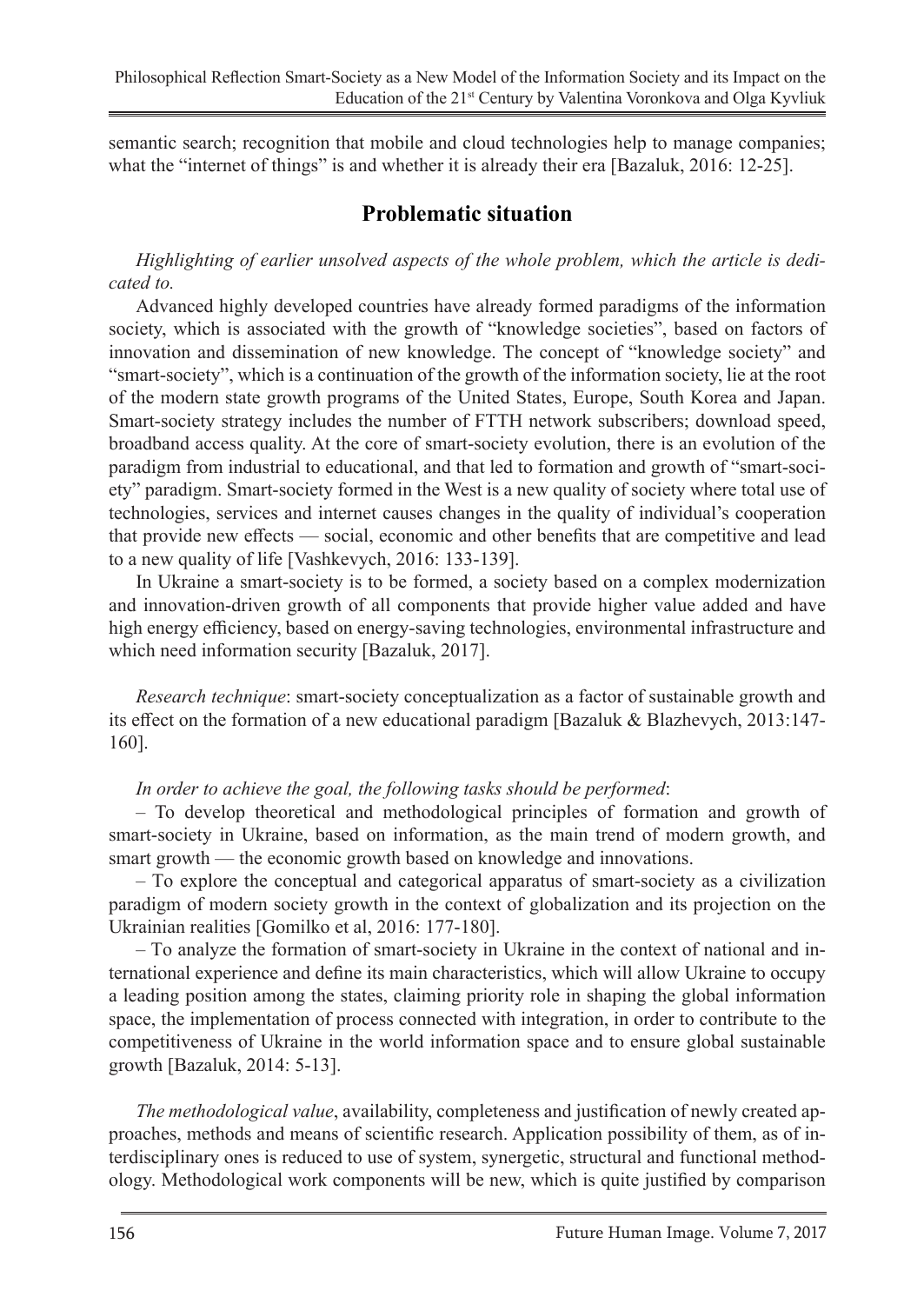Philosophical Reflection Smart-Society as a New Model of the Information Society and its Impact on the Education of the 21<sup>st</sup> Century by Valentina Voronkova and Olga Kyvliuk

to the world analogues and prototypes, because smart-society as a complex social phenomenon and dynamic process that develops rapidly can be analyzed through the synergetic methodology that allows analyzing society as a nonlinear system, developing in a nonlinear space of smart-society. Methods of systemic and structural analysis allows considering smart-society as a complex social system that has several subsystems which interact with the environment all the time, and the combination of synergetic and systematic methods and approaches help to explain the features of smart-society growth in normal and catastrophic conditions (modes sometimes with intensification). Anthropological and socio-axiological approaches allow to reveal the socio-anthropological and socio-axiological measurements of smart-society, based on person, education, knowledge and progression of society to the society of knowledge and innovation [Bazaluk, 2016].

*The main idea* — to prove the evolution of the information society to smart-society and the possibility of establishment of smart-society in Ukraine.

*The main research hypothesis*, which is offered to solve research questions is new and can shift the theory. There is an idea in searching of innovative mechanisms for smart-society implementation that is based on advanced (smart) information and communication technologies, society with advanced innovation economy, which is demonstrating high-tech basis of society and can contribute to the growth of mechanisms for society self-regulation through smart technologies, which are run by highly trained citizens who can live in a smart society and cultivate knowledge as the main resource of innovative society, that is a factor of society sustainable growth [Bazaluk, 2016а 28-52].

*The working hypothesis*: one of the working hypotheses is a hypothesis of technology and human balance in society, which is a model of smart-society. It is new. It describes a new mechanism for anthropogenic crisis intensification and overcoming and also conditions and ways to achieve sustainable growth [Bazaluk, 2016b].

Hypothesis of technology and human balance reveals regular correlation between three variables — innovation and technological potential of the country, quality of cultural and educational regulators in smart-society and internal stability of the social system, which helps to clarify the phenomenon when a result of anthropogenic crisis is not self-destruction of social and culture system of the country but a cardinal reorganization society through the smart-culture, inclusive education, personal growth. In our opinion, the idea is innovative if culture and education play a role of commentator factor that is included in the period of transformations which contribute to the restoration of the balance between the three variables — economic, technological, cultural and spiritual factors that can lead to system sustainable growth due to smart-culture [Voronkova et al, 2016: 13-27]. The research also takes into account the fact that any concepts of society should interpret one as phenomenon with mobile ontology [Svyrydenko, 2016: 102-103].

## **The problem discussion**

It is idealized abstract design of smart-society — is formed system of concepts, generalizations based on deterministic communication between them, assumptions regarding the form of communication, which may be called the concept of smart-society. Conceptualization of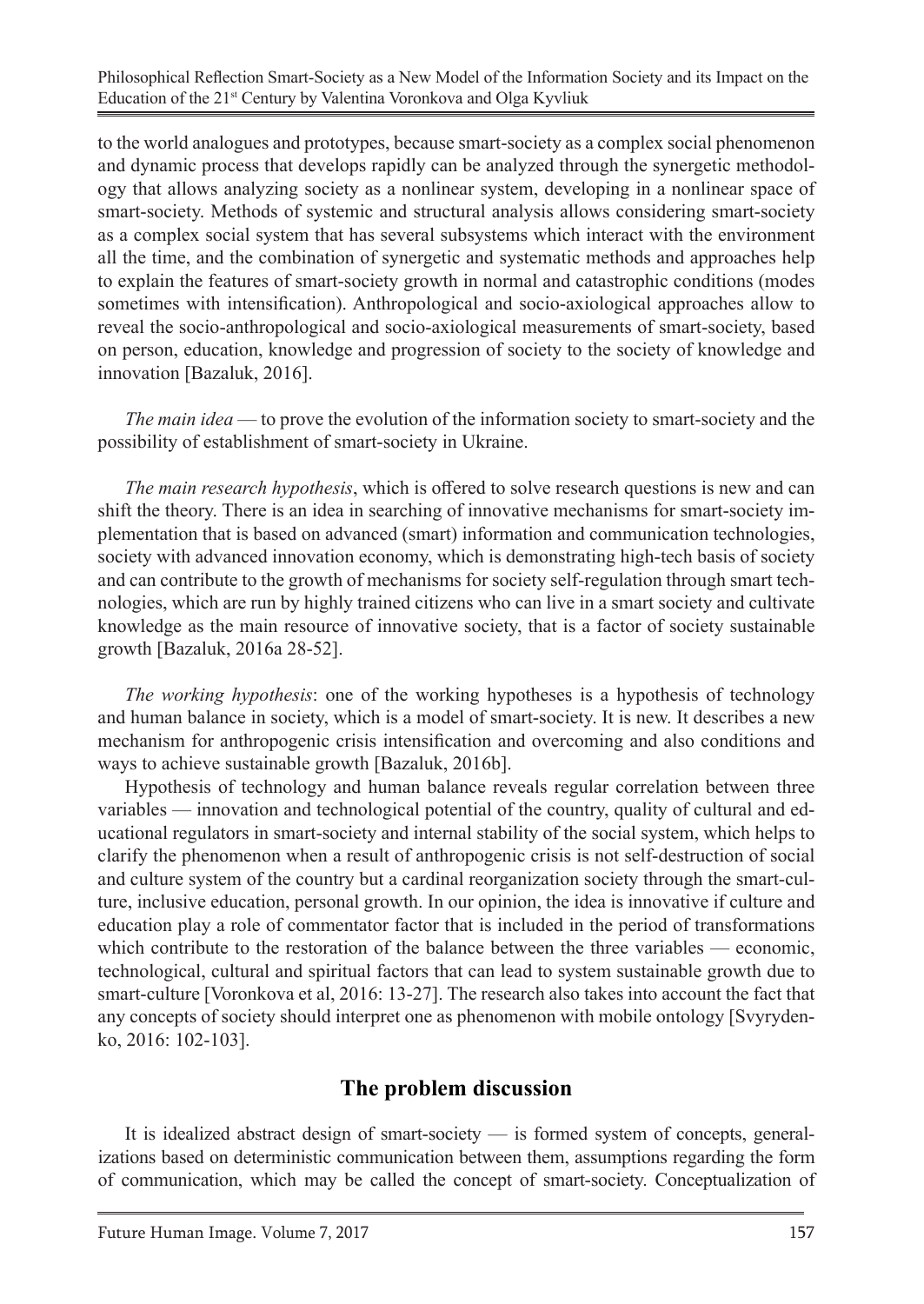smart-society paradigm was based on logical positivism methodologies synthesis, operational things and pragmatism. Methodological research components are new, as well as subject of the research — smart-society, because smart-society as a complex social phenomenon and dynamic process that develops rapidly, can be analyzed through the synergetic methodology that allows analyzing society as a nonlinear system, developing in a nonlinear space of smart-society. Anthropological and socio-axiological approaches allow to reveal the socio-anthropological and socio-axiological measurements of smart-society, based on person, education, knowledge, information, culture and progression of society to the society of innovation [Voronkova, 2016: 80-82].

The analysis shows that in time instead of the information society, there will be "knowledge society", which is identified with the information, but in other cases it is referred to as the next stage of growth with a critical knowledge — smart-society. The growth of the information society is connected with the beginning of the era of intellect formation. The logical continuation of the network society is a smart-society, which is developing on the basis of smart-technologies and smart-education. Smart-technologies and smart-education generate a new paradigm of social growth, which is considered the most important factor in the formation of Smart-society. It is not an accident that this growth is recorded in the document "Europe 2020: A strategy for smart, sustainable and inclusive growth" (Smart growth) — a strategy which includes the growth of economy based on knowledge and innovations, and contributes to sustainable growth, more efficient use of resources, including inclusive growth and strengthening of the population high employment, which generally contributes to growth of the Internet economy. Smart-society transforms business, which makes management more intelligent (flexible, smart), and direct to use knowledge and innovation for activities [Kyvliuk, 2011: 336].

*Therefore, in our opinion, you should refer to the analysis of axiological field values of smart-society, which is to change the information. It is based on the value-semantic matrix of information and knowledge as a socio-cultural phenomenon, which are civilization dimensions of modern society growth*. In philosophical thought, there is a certain shortage of methodological techniques reflection, which would detect problems of axiological and anthropological discussion of smart-society and would contribute to improvement of knowledge about the formation of a society that affects human capital [Kyvliuk, 2016: 225-232].

# **The philosophy concept of smart-society as strategic direction of Ukrainian society transformation**

*The philosophy concept of smart-society as strategic direction of Ukrainian society transformation* is based on socioeconomic, socio-anthropological and socio-cultural factors that contribute to the formation of society of sustainable growth. The introduction of the concept of personal information culture resists virtual-stochastic social organization. Factors and mechanisms for implementation of the information society as a civilization paradigm of modern society growth in conditions of global human transformation are narrowed down to the socioeconomic, socio-political, socio-cultural factors that contribute to the strengthening of the organization. In the smart-society, technologies that previously were based on information and knowledge are transformed into technologies based on interaction and experience exchange smart-technologies. They transform the "hard work" in the "intelligent, intellectual, and creative" and make innovative changes in strategy of work, economy and education management [Maksymeniuk, 2016: 266-278].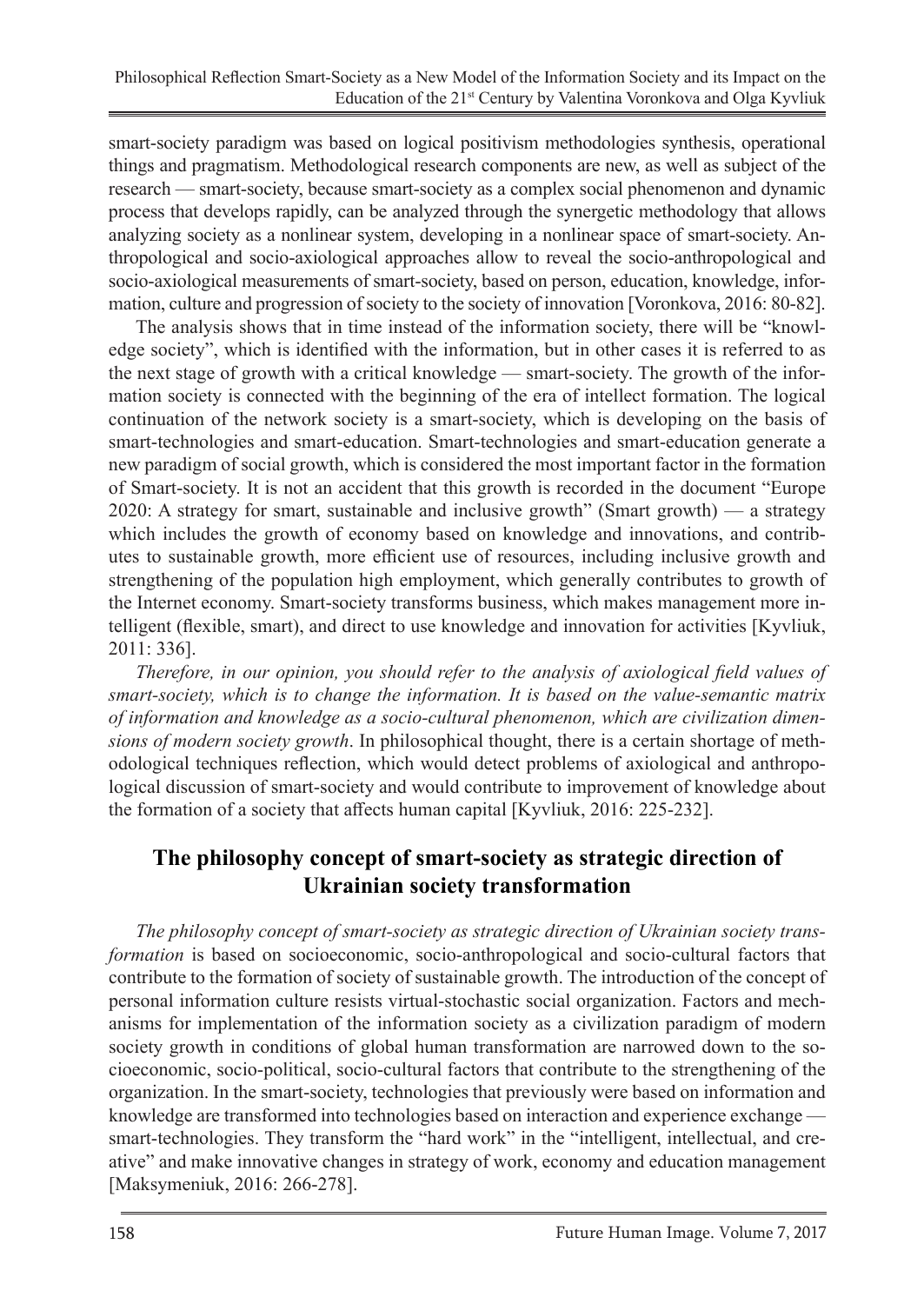Philosophical Reflection Smart-Society as a New Model of the Information Society and its Impact on the Education of the 21<sup>st</sup> Century by Valentina Voronkova and Olga Kyvliuk

This means that this type of smart-society needs more creative and open thinking; it needs intelligence, flexibility, originality and mobility to be priority top values. So the most important point of smart-education is training of staff which possesses original, creative potential to find and use information effectively, staff with high information culture and able to adapt to variable environment. Use of information and communication technologies, that contribute to improve the smart-society improvement, allows businesses and organizations to achieve significant economic success, new quality of processes and results of educational, scientific, intellectual, commercial, social and other activities [Melnyk, 2016: 78-89].

In conditions of dynamically developing technologies and IT environment of the smart-society, quality of environmental factors and their changes rate is growing steadily. As a result of these processes "smart" qualification is demanded in the management of many processes, including education. Smart-technologies are taking place of information ones. They are characterized by a set of properties that allow adapting a particular arrangement in the course of its operation according to the user needs, smartphones, smart TV and so on [Nikitenko, 2013: 139-146].

Smart-technologies are becoming top technologies (like nanotechnologies), which can determine the following stage of society growth after informational stage. Technological, economic, social and cultural factors of modern civilization determine the need for creation of a smart-education concept. A key element of smart-education is smart-learning, which is impossible without the accumulated electronic learning (e-learning). Smart-education is a motivated, flexible, high-tech, self-management training, enriched with information resources and technological training methods. Smart-education is an association of educational institutions and teaching staff in order to determine the current educational activity on the Internet based on common standards, agreements and technologies.

Use of information and communication technologies that contribute to the improvement of the information society will allow businesses and organizations to achieve great economic success due to quick adaptation to variable business environment, use of remote offices, continuous communication with customers and partners.

### **Smart-education**

*Let us compare the features of information smart-society*. Information society is characterized by such indicators as knowledge and resources; hard work, which is based on knowledge; possession of competency of getting education; competent knowledge; openness of use of certain software and hardware, new role of informational technologies which are acting as a single public infrastructure that connects isolated social networks into a single intelligent network of people which are environment in order to spread knowledge and get extra cost of products due to knowledge and new received information [Bazaluk, 2011: 328].

*Let us emphasize the basic principles of smart-education, based on the principles and methods of information and mesospheric type of education*:

- Systematic approach to training, education, growth, management.
- Advantage of the spiritual and moral values of education and training targeting.
- Academic education system integrity.
- Compliance with environmental and moral imperatives in life management.
- Mesospheric approach in the growth of educational content.
- Ethical and axiological components of mesospheric consciousness formation.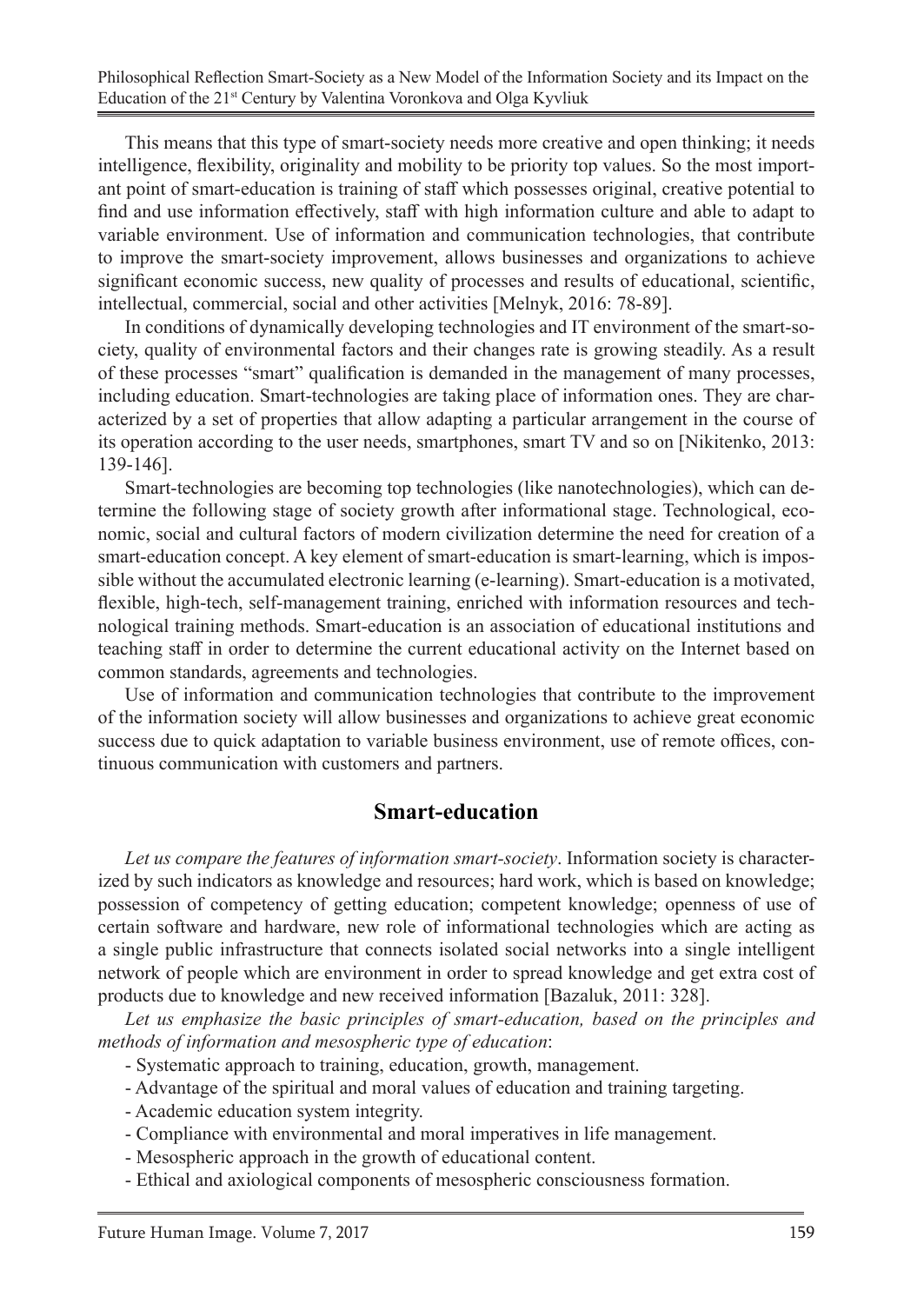- Reverence for life, which is reflected in the content of education.

- Activity approach in organization of educational process.

- Establishment of conditions for a free creative individual.

- Return of cosmic pedagogy in the educational process of higher educational institutions.

- Inclusion of cosmic theme model to all content lines with regard to educational standards, school resources and society.

- Integration of natural, humanitarian and technical knowledge.

- Inclusion of aesthetic components in all blocks of educational process of higher educational institutions.

- Education priority before the last components of university life.

- Subject-subject interaction at all levels of university life management.

Smart-education is a social institution that performs multifunction's of subject training in order to work in the smart-society educational environment and for various areas of professional activity, based on smart-society modes, methods of education, which guarantees the subject adaptation to the social and cultural conditions of this society. Smart-education is multi processes and results of discourse comprehension of society cognitive models and differentiated knowledge in the constellations of macro levels of personality growth at certain stages of growth of its existence in addition to systematization of knowledge about smart-technologies, which provide with growth of skills that individuals acquire in higher educational institutions. Personality creates socio-cultural activation within its profession. It regulates its public life-sustaining activity and reproduces system-model integrity of smart-society through mediation of use of rational significant matrices of personality active pragmatic essence [Punchenko, 2013: 448].

## **Conclusions**

Smart-society formation as a factor of sustainable growth and its impact on the formation of a new educational paradigm suggests that the modern world is in a state of system global changes and global human transformation. Breakthrough in the ICT system determined deep meaningful changes in all areas of professional and social activities, so today there is every reason to talk about the evolutionary transformation of the information society. The national education system has become a key element of the global struggle for leadership in the present-day world. The ability of citizens to adapt to the needs and requirements of lapsing changing world is determined by the speed of innovations mastering and first of all by the level of modern educational technologies mastering, e-learning technologies.

A necessary condition for the formation of smart-society is smart-education, based on formation of subject competence, as an integral part of its information competency: knowledge of smart-environment and order of formation of interaction with it; the ability to search and use smart-resources, smart-technologies. The interaction in smart-environment should be carried out in the context of cooperation with the media sphere and cyberspace that involves implementation of multilingual modal logic [Tihomirova, 2012].

Formation and growth of smart-culture involves formation of culture-smart-interaction in the smart-environment, smart-security, computer, and information ethics. As smart-society, smart-culture is not an independent entity: it is an element of the information culture, media culture, which is based on them and develops them.

Smart-competence and smart-culture are the condition of the subject growth and selfgrowth, of its smart-education, which involves the growth of information worldview and mo-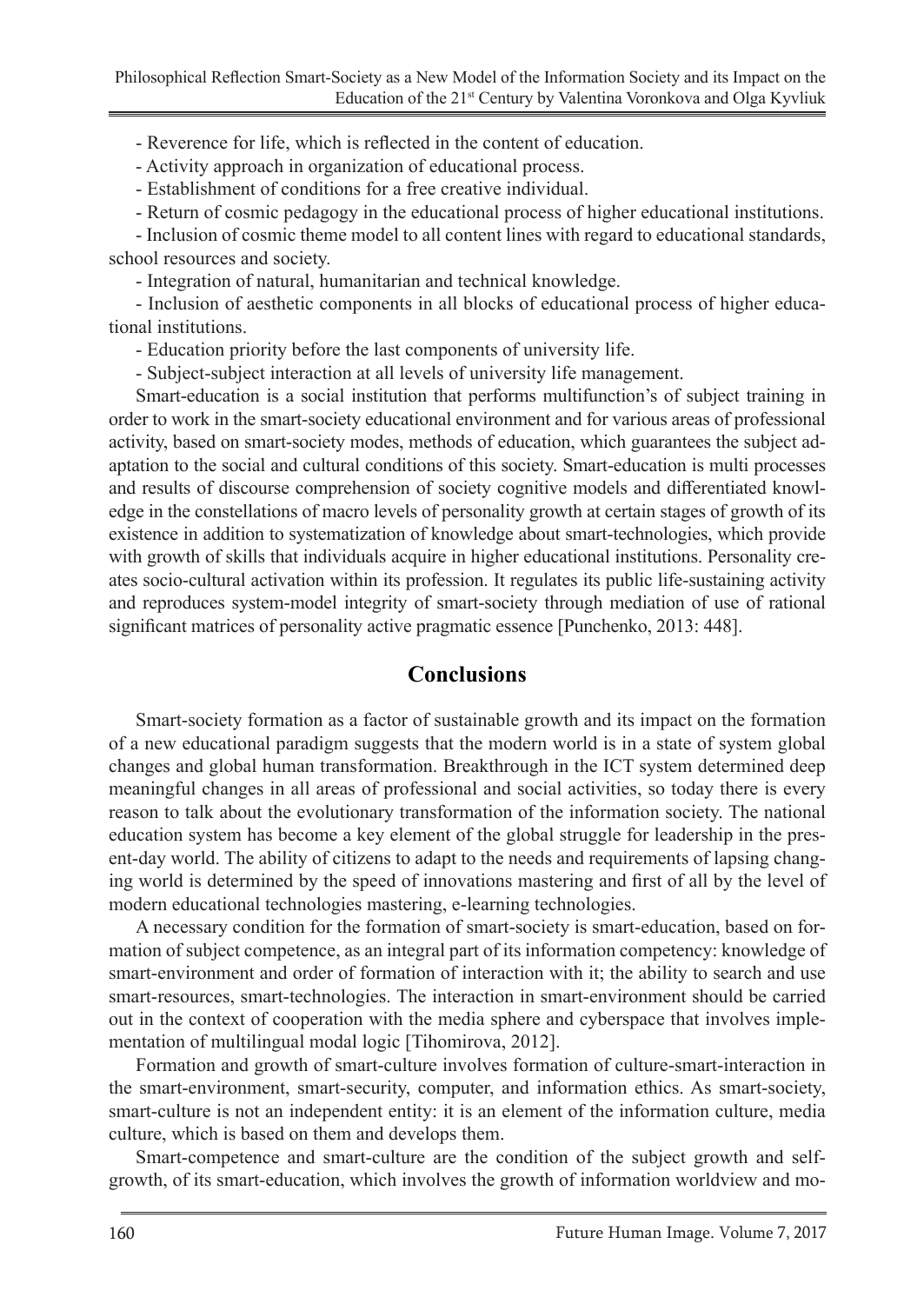tivation to know the world, growth of its cognitive and active activity in the smart-environment. The smart-society subject must grow and develop, adapt to this environment, develop psychological resistance of the subject to the smart-environment influence in order to protect its internal environment and personal information.

# **References**

- Andrushchenko, Victor. *Organized Society: Problem of Organization and Society Self-Organization at the Time of Radical Transformations in Ukraine at the Turn of the Century: Experience of Social-Philosophy Analysis*. Kyiv: LLC Atlant YUEmSI, 2006.
- Bazaluk. Oleg. Neurophilosophy in the Formation of Planetary-Cosmic Personality. In *Future Human Image*. Volume 4, 2014: 5-13.
- Bazaluk, Oleg. *The Theory of Evolution: From a Space Vacuum to Neural Ensembles and Moving Forward*. Newcastle upon Tyne: Cambridge Scholars Publishing, 2016.
- Bazaluk, Oleg. *The Theory of War and Peace: The Geophilosophy of Europe*. Newcastle upon Tyne: Cambridge Scholars Publishing, 2017.
- Bazaluk, Oleg. The Theory of War and Peace. In *Philosophical Musl*. 2016а. http://e-notabene. ru/ fr/article\_19263.html
- Bazaluk, Oleg. Cosmic Education: New Realities. In *Future Human Image*. Volume 3, 2013: 13-26.
- Bazaluk, Oleg, and Tamara Blazhevych. Modern Basics Philosophy of Education. In *Future Human Image*. Volume 5, 2015: 93-102.
- Bazaluk, Oleg, and Tamara Blazhevych. The Philosophy of War and Peace. In *Philosophy and Cosmology*, Volume 17, 2016b: 12-25.
- *Future Human Image: Whom and How to Educate in the Rising Generations?* Edited by Oleg Bazaluk. Volume 1. Kyiv: Kondor, 2011.
- Gomilko, Olga, Denis Svyrydenko, and Sergey Terepyshchyi. Hybridity in the Higher Education of Ukraine: Global Logic or Local Idiosyncrasy? In *Philosophy and Cosmology*. Volume 17, 2016: 177-199.
- Kyvliuk, Olga. *Informational Pedagogy: Philosophy, Theory, Practice*: Kyiv: UAN VIR, 2011.
- Kyvliuk, Olga. Education Culture of Information Society in the Context of Reality Globalization. In *Zaporizhzhya State Engineering Academy Humanitary Bulletin*. Volume 67, 2016: 225-232.
- Maksymeniuk, Marina, and Vitalina Nikitenko. Information and Communication Society as a Kind of Complex Social Systems and Interaction. In *Zaporizhzhya State Engineering Academy Humanitary Bulletin*. Volume 66, 2016: 266-278.
- Melnyk, Victoria. Intellectual and Spiritual Priorities of Civilization Growth under the Conditions of Postindustrial Society Transformation into Information and "Knowledge Society". In *Zaporizhzhya State Engineering Academy Humanitary Bulletin*. Volume 66, 2016: 78-89.
- Nikitenko, Vitalina. Universal Human Values as Geovalues of the Planetary Scale: Anthropologic Dimension. In *Zaporizhzhya State Engineering Academy Humanitary Bulletin*. Volume 55, 2013: 139-146.
- Punchenko, Oleg. *Civilization Measurement of Mankind History*. Odessa: Astroprint, 2013.